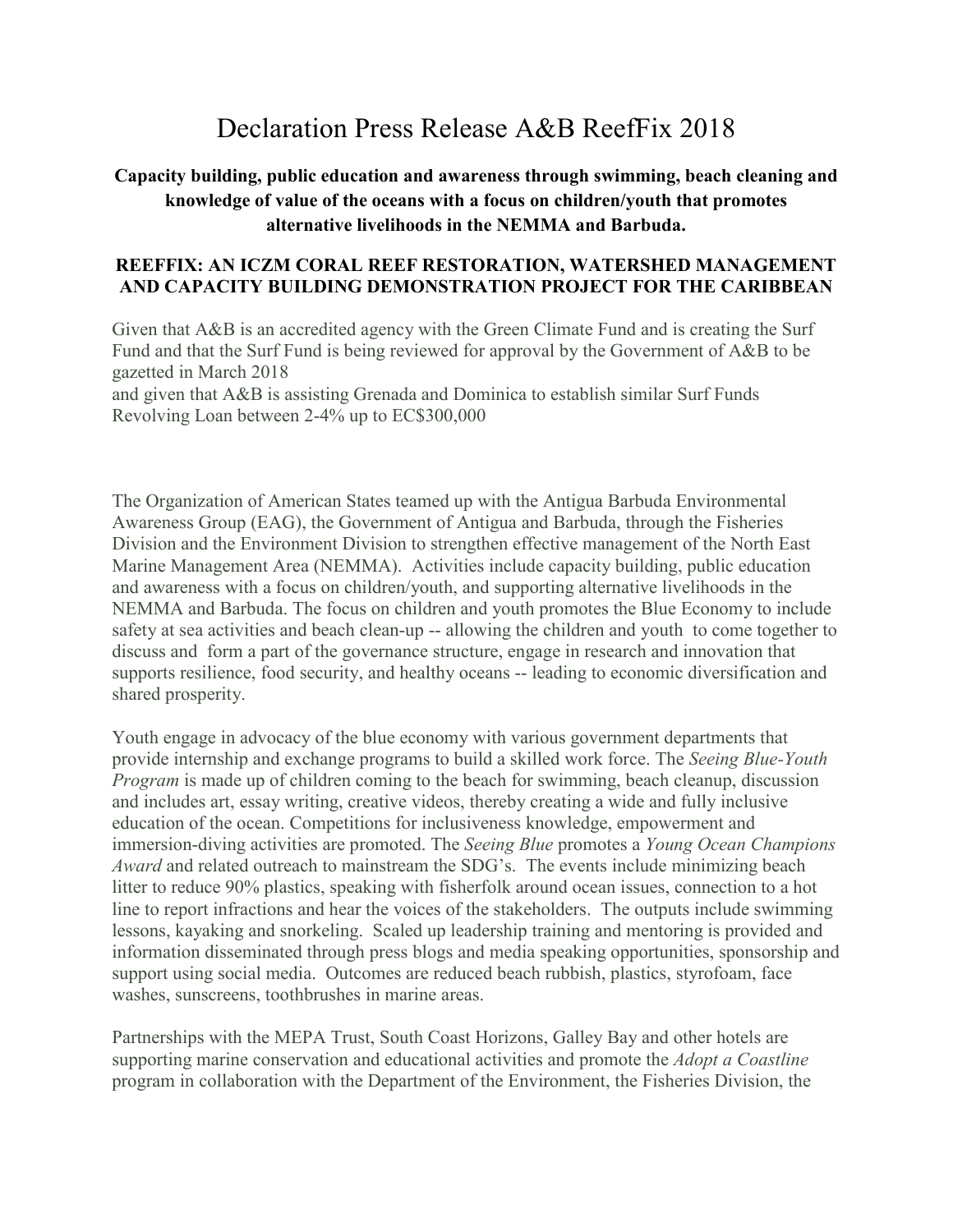Community Development Division and the Barbuda Agricultural Community Development Organization

Overall, the project enhances coastal zone management policies and practices in NEMMA and Barbuda. Local managers in cross cutting activities build on local interest in, for example, sea turtle conservation and local sustainable tourism.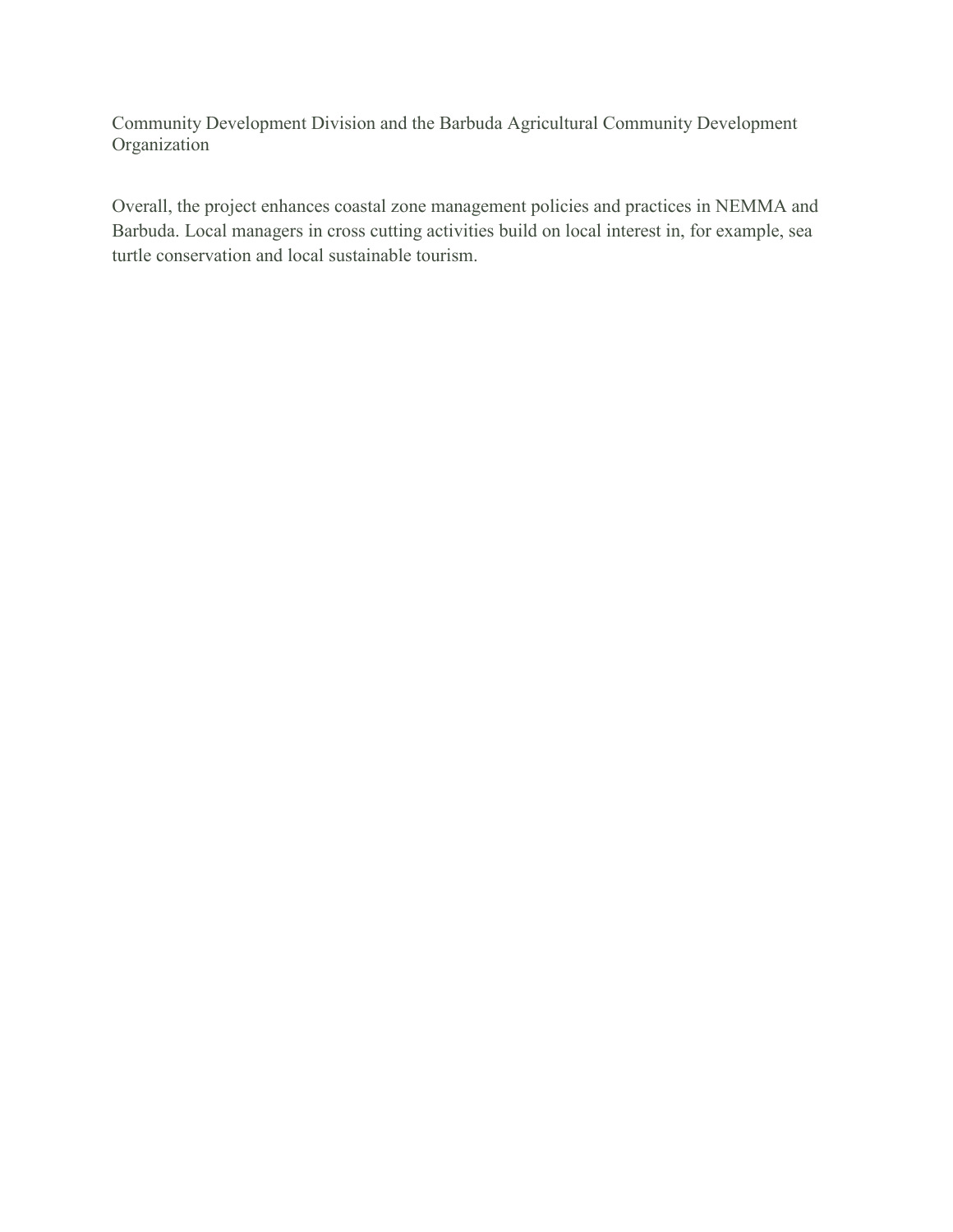# Press Release OAS & Government of Antigua Barbuda

### ReefFix 2018

An intensive 2 day workshop called *Zero Waste 2025: Reduce. Replace. Revolutionize* is underway (February 15-16, 2018) with the Antigua Barbuda Environmental Awareness Group (EAG), a cross section of civil society, Government agencies, and NGOs that discussed emerging waste technologies and policies to approach Zero Waste by 2025:

- Smarter collection processes, enabled by radio frequency identification (RFID) tags
- Advanced processing techniques for recovering materials of value. extracting gold, silver, copper from computer waste
- waste-to-energy, waste-to-fuel and landfill gas recovery options.
- Improved disposal methods, such as "sanitary landfilling," bioreactor landfills

The goal was to plan out a Zero Waste Strategy that lays the groundwork to:

- Establish convenient source separation programs
- Provide generator and service provider incentives
- Conduct extensive outreach
- Adopt policies and enforce
- Develop advanced processing and new markets.

Success stories in the Caribbean include:

- 1. Grenada OAS project on Fish Waste to Poultry Feed.
- 2. Falmouth, Jamaica Vegetable market recycle and composting purchase carts and brooms to clean up organic waste and compost.
- 3. Plastic and bottle deposit-refund Reduce plastic bottle use. Barbados is evaluating legislation to improve policies and incentives.
- 4. Caribbean Waste Collective Analysis to address economies-of-scale and co-manage Caribbean wide recycle, reduce and retrofit.
- 5. Antigua & Barbuda, Aruba, Dominica and Trinidad plastic bag ban Antigua & Barbuda, Aruba and Dominica have successfully secured the support of a plastic bag ban amongst retailers.
- 6. Saint Lucia and Grenada used oil-to-energy Countries in the region constantly receive unsolicited proposals for Waste 2 Energy technologies that can convert all of their waste to electricity, eliminate the need for landfills.

Successful policy initiatives and market based instruments include: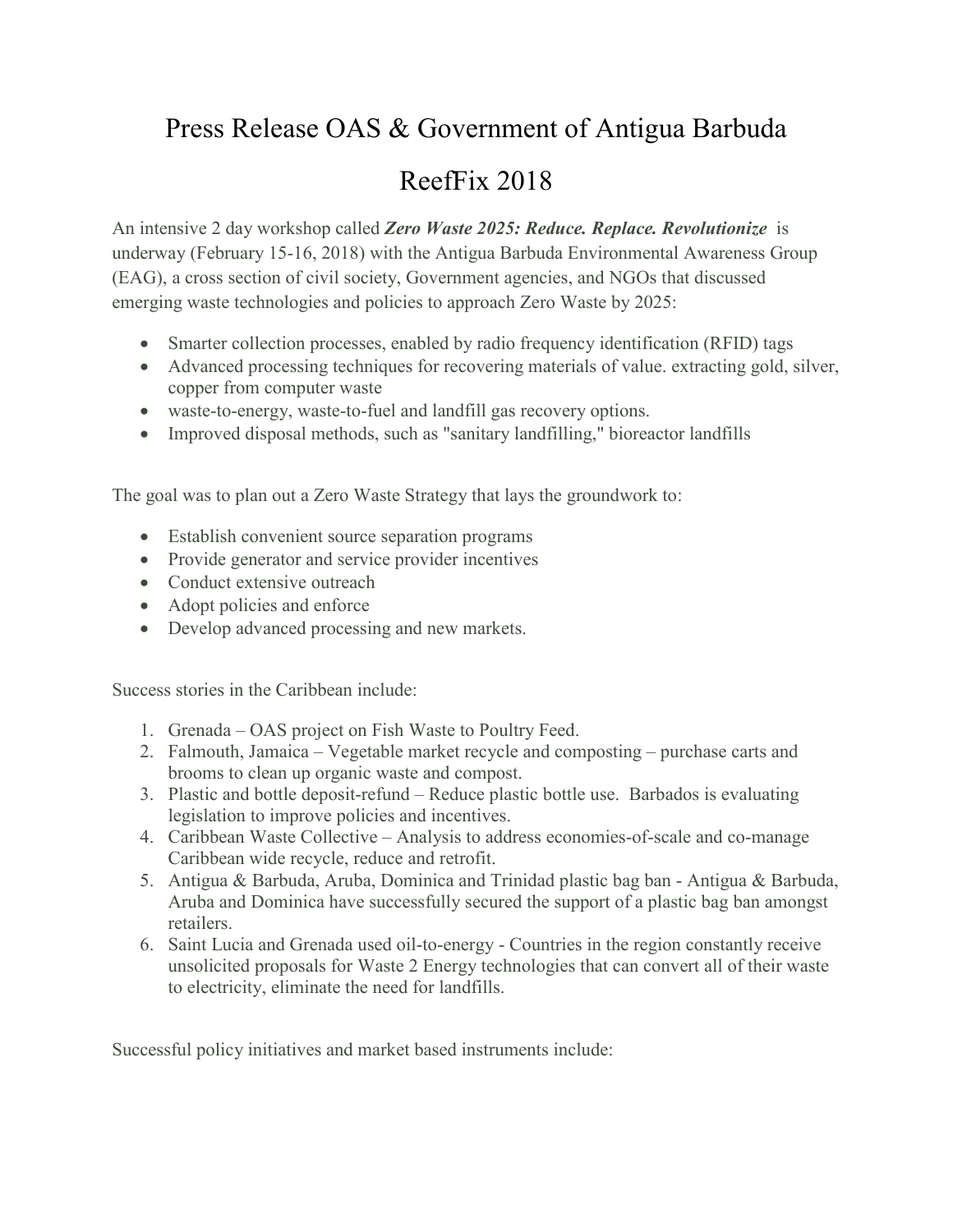- Deposit Refund and Monthly User Fees Deposit refund for bottles and plastics. Grenada and Nevis have established a mechanism were solid waste management is treated like a utility where customers pay a monthly fee for service.
- Facility Tipping Fees Islands such as Belize, Aruba and Barbados are charging commercial customers fees to use transfer stations and landfills.
- Tax Credits and Deductions Tax incentives to make alternatives to Styrofoam cost equivalent or promote duty free import of waste-to-energy technology, biogas, or solar panels and solar hot water heaters.
- Environmental Levies Numerous islands in the region of both a value added tax (VAT) and assess an environmental ley on products entering the country. Nevis applies a 1% environmental tax.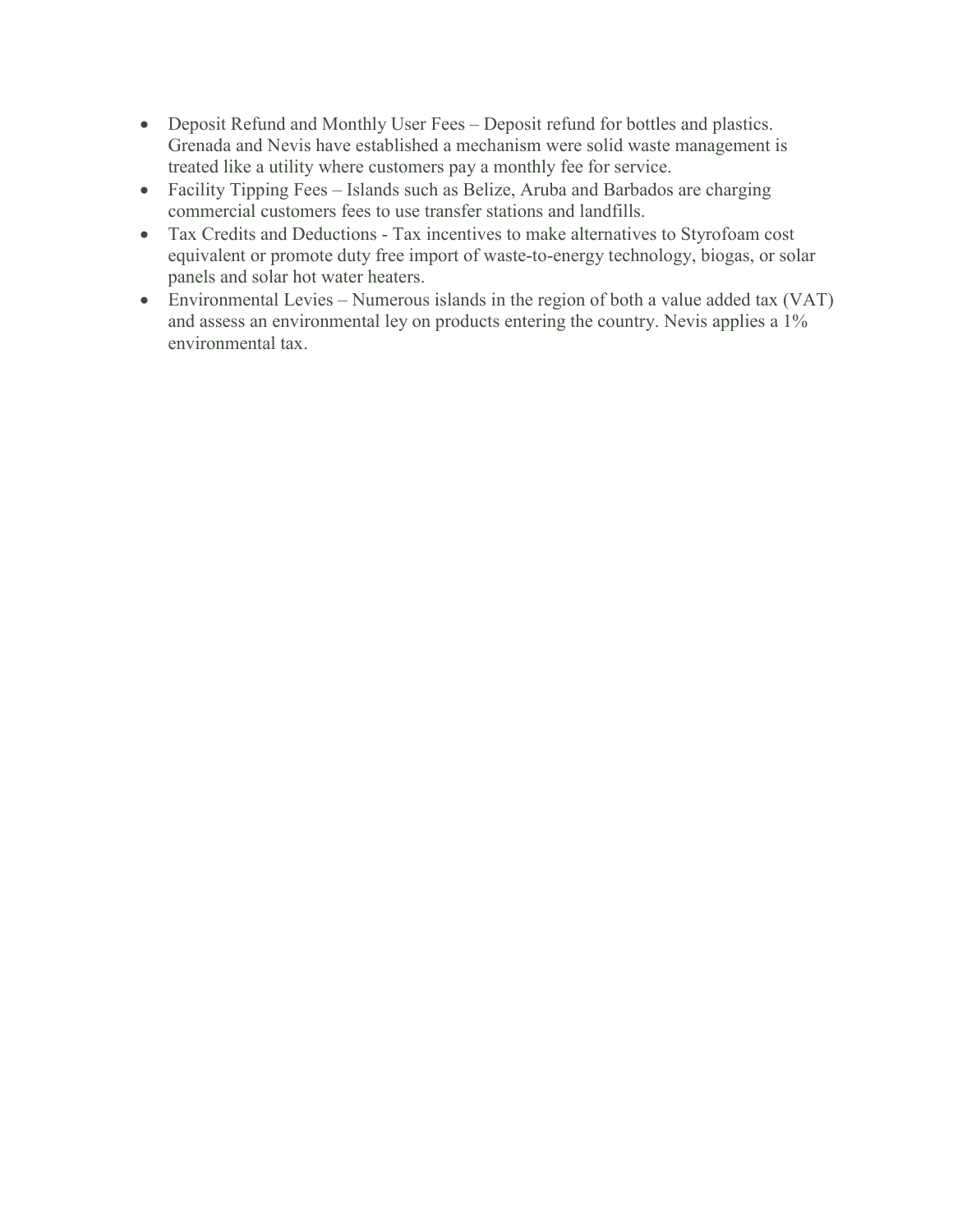# Declaration of Antigua Barbuda

### Zero Waste Working Group 2018

Given that an intensive 2 day workshop called *Zero Waste 2025: Reduce. Replace. Revolutionize* was held February 15-16, 2018 with a cross section of civil society, Government agencies, and NGOs that discussed emerging waste technologies and practices, behavior, and conducive policies to approach Zero Waste by 2025:

- SMART collection processes
- Advanced, appropriate processing techniques for recovering materials of value (e.g. extracting gold, silver, copper, plastics, and organics)
- Appropriate waste-to-energy, waste-to-fuel, and landfill gas recovery options.
- Improved disposal methods such as volume minimization, methane capture landfills

And noting that the goal was to plan out a Zero Waste Strategy for Antigua Barbuda that lays the groundwork to:

- Establish convenient source separation programs (three bins: green for compost, blue for recycle, and black for landfill). Refer to Ministry of Health/National Solid Waste Management Authority.
- Provide generator (home, hotel, restaurant, business) and service provider incentives (tipping fees)
- Conduct extensive outreach and educational awareness (door to door canvassing, documentaries, jingles, social media, infographics)
- Adopt policies and legislation and enforce them
- Develop appropriate products and eco-friendly markets.

And highlighting success stories in the Caribbean that include:

- 7. Grenada OAS project on Fish Waste to Poultry Feed.
- 8. Falmouth, Jamaica Vegetable market recycle and composting purchase carts and brooms to clean up organic waste and compost.
- 9. Plastic and bottle deposit-refund Reduce plastic bottle use. Barbados is evaluating legislation to improve policies and incentives.
- 10. Caribbean Waste Collective Analysis to address economies-of-scale and co-manage Caribbean wide recycle, reduce and retrofit.
- 11. Aruba, Dominica and Trinidad plastic bag ban secure support of a plastic bag ban amongst retailers.
- 12. Antigua and Barbuda plastic bag ban (shopping plastic bags) and Styrofoam ban (expanded polystyrene food service containers) legislation